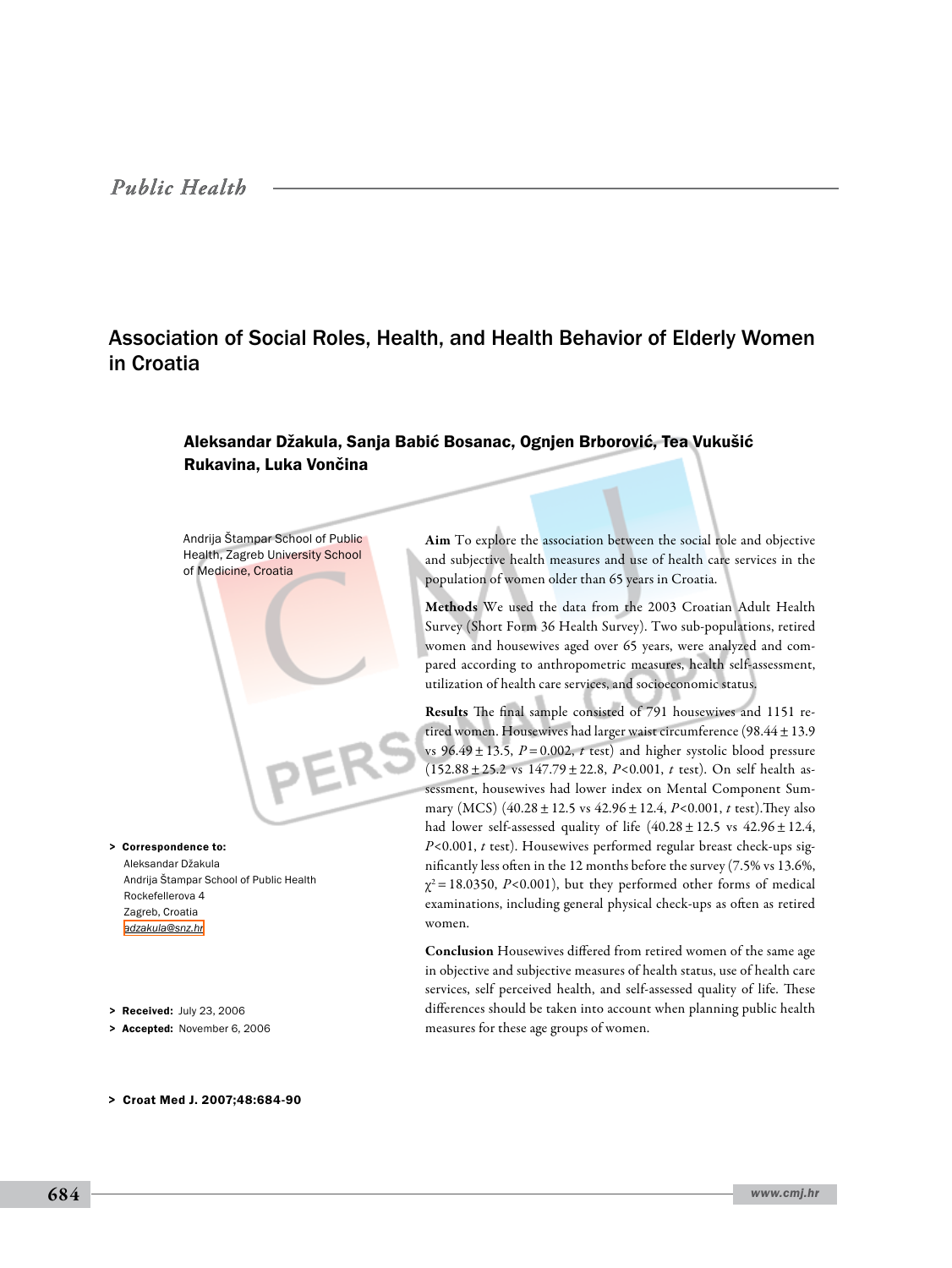Results of several national studies conducted in the Western Europe showed that previous and current socioeconomic factors had greater influence on the health of women than men (1,2). Employment status and family stability, as well as economic status in some countries (3,4), influenced fitness, disability, and appearance of disease. A study conducted in Poland revealed that employment had less positive effect on the health of women in Poland than in Western Europe (5).

Gender differences were found in health status, but also in the development of chronic diseases and disabilities. In Murcia Region, Spain, the prevalence of overweight in housewives was higher general women population (6). Housewives were shown to have a higher risk for development of cardiovascular diseases (7), breast cancer (8), and alcoholism (9). Health status of housewives is not only a direct indicator of the health of female population but also an indirect indicator of the health of the family in which a housewife lives. The influence of "mother housewife" on the health of children was proven for smoking, alcoholism, drug addiction (10), and non-insulin dependent diabetes mellitus (11). From the socioeconomic point of view, reassuming the status of a housewife decreases the possibility to use health care and negatively influences realization of health care rights (12). It was found that medical students showed stereotypical and partial attitudes toward housewives, as opposed to other groups of patients with equal symptoms (13).

According to 2001 census in Croatia, the proportion of people aged over 65 years was 15.6% (14). Their health was mostly determined and compared according to age and sex. Research into health of elderly population in Croatia used sex and place of residence as criteria (15-17). Psycho-social factors that influence the health of adult population in Croatia were not especially followed or investigated.

The age limit for retirement in Croatia is 65 years. In the population of women older than 65 years, we selected two groups according to their previous social and work status. One group comprised retired women, who had been employed and have their own source of income and the other group comprised housewives, who have never been employed and never had their own income.

The aim of this study was to explore the association between the social role and objective and subjective health measures and the use of health care services in the population of housewives and retired women older than 65 years in Croatia. The group of women older than 65 years has been mostly seen as a homogenous group and the health care needs of the subgroups were not especially analyzed. Also, we aimed to find whether the role of housewife had a positive or negative influence on women's health. The results could be used in the development and adjustment of public health programs and interventions, in order to make them more appropriate for specific needs of the population of women over 65.

#### **Subject and Methods**

### *Study design*

We used data obtained by Croatian Adult Health Survey (CAHS) in 2003 (18). The survey was conducted and data analyzed according to the methodology developed by a Canadian Society for International Health (18,19) in cooperation with the Croatian Ministry of Health, Andrija Štampar School of Public Health, and Croatian Institute of Public Health.

The 2003 CAHS targeted adult population aged 18 or more years living in private households in Croatia and covered approximately 98% of the target population. Persons living in non-conventional households, institution staff, full-time members of the Croatian Armed Forces, and residents of certain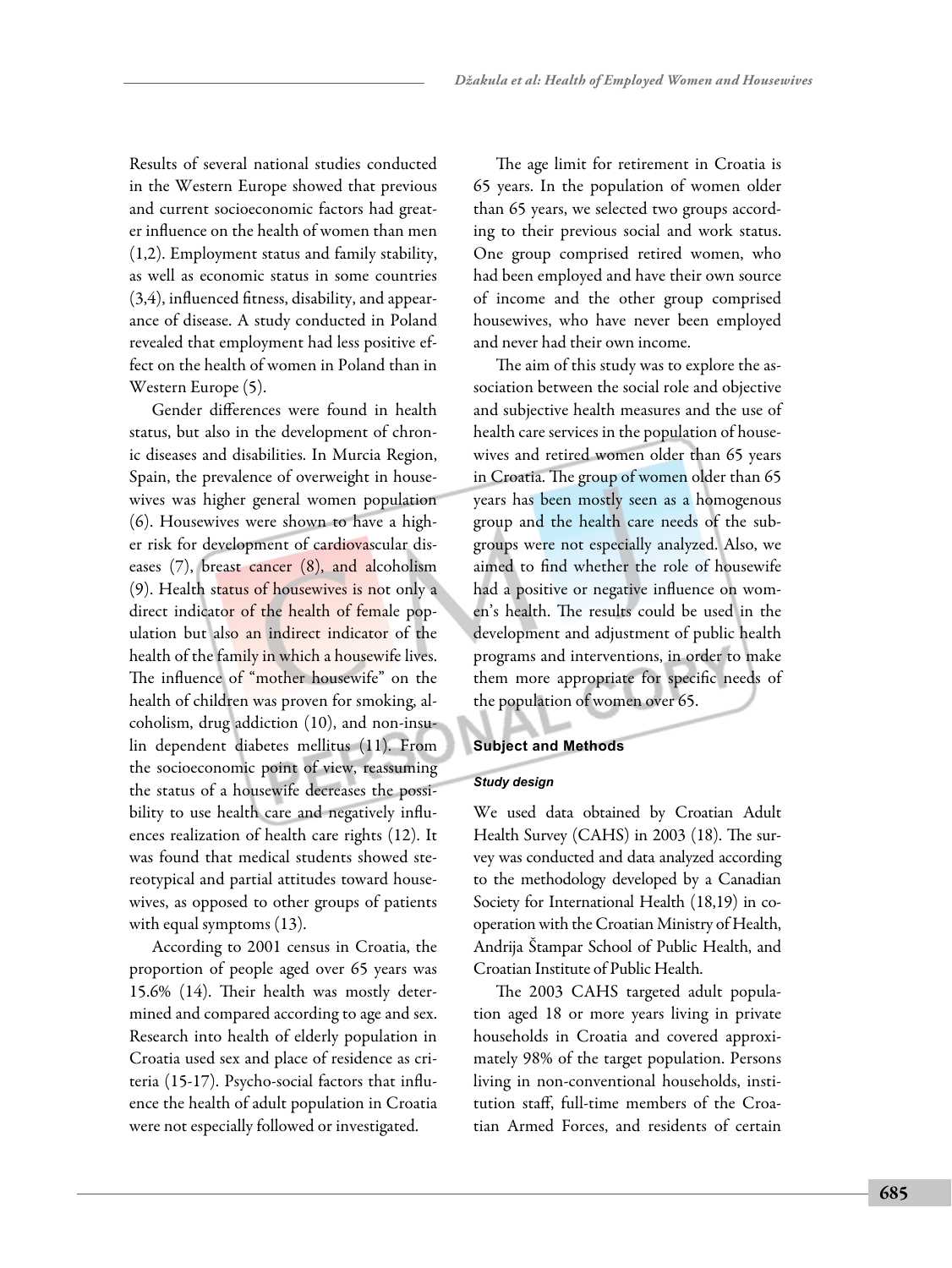remote regions of the country were excluded from this survey. Taking into account also the anticipated non-response, a sample of 11 250 households was defined. As some of the units were out of the reach a total sample of 10 766 households was selected to participate in the CAHS.

Out of these selected households, a response was obtained from 9070 individuals, which resulted in an overall response rate of 84.3% (19).

One person per household aged 18 or over was randomly selected using the following simple random sampling approach. Interviewers were instructed to list the first and last names of everybody aged 18 or over living in the household. Using a vector of random numbers and based on the number of eligible persons, one individual was selected at random to participate in the survey. Data collection took place between April and June 2003 by 238 trained public health nurses from the County Institutes of Public Health as interviewers. The nurses conducted a structured face-to-face interview and collected anthropometric measures such as height, weight, waist circumference, pulse, and blood pressure at the end of the interview for all respondents.

#### *Subjects*

As a target group for this study we chose women older than 65 years. This was the age limit for retirement in Croatia. In the target population we compared retired women, who had been employed and have their own source of income and housewives, who had never been employed and never had their own income. In the total collected survey sample of 9070 individuals there were 2018 women older than 65 years. From this group, we analyzed 1942 women – 1151 retired and 791 housewives. Other 76 women had other status (entrepreneur, farmer, unemployed, or unknown).

#### *Measurement and instruments*

The survey questions were divided in categories as follows: anthropometric measures (blood pressure, pulse, height and weight, waist circumference, 9-silhouette scale), household (size, income, rooms), socio-economic status (characteristics, age, gender, marital status, education, occupation), self-perceived health (general health, activity, limitations, mental and physical problems), and health service use (access, use, visits to doctors, specialists, dentists, difficulties in accessing services, health insurance). The survey and questionnaire were adjusted and based on existing studies relevant for Croatia such as the Countrywide Integrated Non-communicable Diseases Intervention (CINDI) for non-communicable diseases (20). For health self-assessment, SF-36 questionnaire was used (18,21,22). The interviewed women were asked to assess the quality of life on the 1-11 scale, ranked from "1" (not satisfied at all) to "11" (fully satisfied).

#### *Statistical analysis*

Data analysis was performed with SAS statistical package (SAS Institute Inc., Cary, NC, USA; SAS (r) Proprietary Software Release 8.2 (TS2M0) Licensed to SRCE, Site 0082452004. We analyzed data on anthropometric measures, socio-economic status, health status, health care services, and SF-36 data for self-perceived health. Data collected with the SF-36 were analyzed and compared as Mental Component Summary (MCS) and Physical Component Summary (PCS) (21). Statistical analysis included the comparison of housewives and retired women data by use of  $\chi^2$  test or *t* test. *P* value <0.05 was considered statistically significant.

#### **Results**

The final sample consisted of 1942 women older than 65 years; 791 were housewives and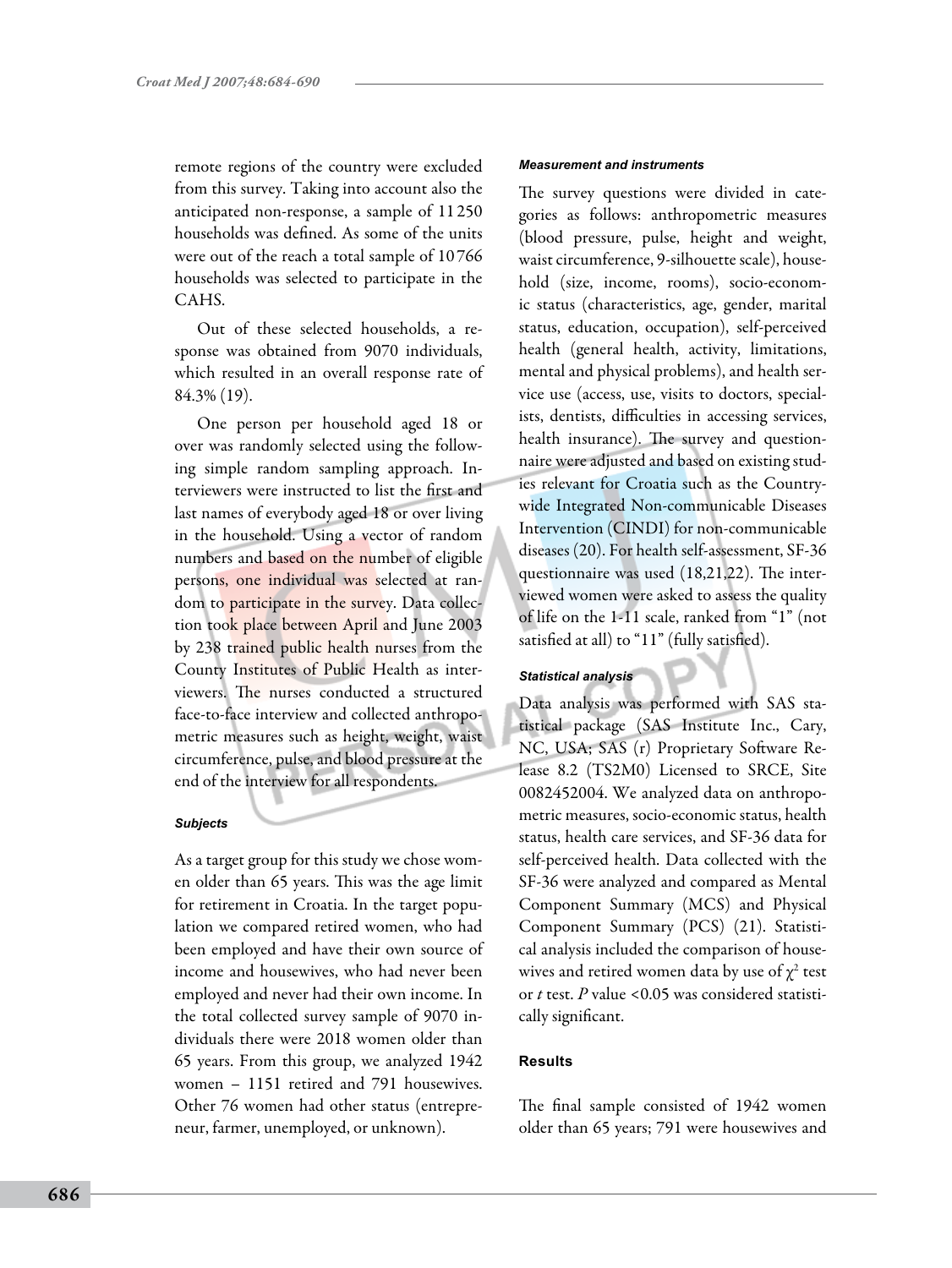1151 were retired. Housewives had higher systolic pressure and heart rate than retired women (Table 1). The difference in diastolic blood pressure was not significant. Waist circumference was smaller in retired women than in housewives. Retired women were also taller than housewives. Weight and silhouette did not significantly differ between the two groups (Table 1).

**Table 1.** Anthropometric parameters, systolic and diastolic blood pressure, pulse rate, and silhouette in the women over 65, in the Croatian Adult Health Survey 2003\*

|                                     | Social group/role (mean±SD) |                               |                |  |
|-------------------------------------|-----------------------------|-------------------------------|----------------|--|
| Parameter                           | housewives<br>$(n = 790)$   | retired women<br>$(n = 1150)$ | P۱             |  |
| Height (cm)                         | $160.17 \pm 7.9$            | $161.2 \pm 7.0$               | $0.001 - 3.28$ |  |
| Weight (kg)                         | $71.47 \pm 13.1$            | $72.04 \pm 13.1$              | $0.346 - 0.94$ |  |
| Waist (cm)                          | $98.44 \pm 13.9$            | $96.49 \pm 13.5$              | $0.002$ 3.09   |  |
| Systolic blood pressure<br>(mm/Hq)  | $152.88 \pm 25.2$           | $147.79 \pm 22.8$             | $< 0.001$ 4.63 |  |
| Diastolic blood pressure<br>(mm/Hq) | $84.30 \pm 12.3$            | $83.27 \pm 11.4$              | 0.056 1.89     |  |
| Pulse rate (per min)                | $75.34 \pm 11.4$            | $74.22 \pm 10.8$              | $0.031$ 2.16   |  |
| Silhouette*                         | $5.23 \pm 1.7$              | $5.24 \pm 1.6$                | $0.878 - 0.15$ |  |

\*In the Croatian Adult Health Survey 2003 questionnaire, the 9-silhouette scale was included. Participants chose 1 of the 9 somatotypes they found most appropriate to describe their figure. †*t* test.

All interviewed housewives and retired women had their family physician and there was no difference between the groups in the frequency of visits to physicians in primary health care, dentists, and gynecologists. There was no difference between the groups in the number of hospitalizations in the previous year or in the number of visits to private general practitioners. However, retired women more often visited private dentists  $(\chi^2_{1} = 3.8970,$ *P*=0.048), but not private gynecologists. In addition, housewives less often used health care services of specialists, either those under the contract with the Croatian Institute for Health Insurance (CIHI)  $(\chi^2,=18.6715,$ *P*=0.002) or specialists in private practice  $(\chi^2_{1} = 15.9883, P < 0.001)$ . Housewives less often used the services requiring additional fee  $(\chi^2_{1} = 15.9883, P<0.001)$  and less often used additional health insurance (26.8% housewives vs 46.6% retired women,  $\chi^2_{1} = 76.7351$ , *P*<0.001). There was a difference between housewives and retired women in performing preventive medical examinations. Housewives went to regular medical breast examinations significantly less often than retired women in the previous 12 months (7.5% vs 13.6%, respectively,  $\chi^2 = 18.0350$ , *P*<0.001), although they underwent other forms of medical examinations, including general physical checkup as often as retired women.

Housewives had lower index on Mental Component Summary (MCS), indicating lower mental health status and overall mental well-being, and lower self-assessed quality of life (Table 2). There was no significant difference between the two groups of women in Physical Component Summary (PCS) index.

| Table 2. Self-assessed health of housewives and retired women<br>assessed by SF-36, in the Croatian Adult Health Survey 2003 |                 |                                                  |                |         |  |  |  |
|------------------------------------------------------------------------------------------------------------------------------|-----------------|--------------------------------------------------|----------------|---------|--|--|--|
|                                                                                                                              | Women (mean±SD) |                                                  |                |         |  |  |  |
| Parameter                                                                                                                    |                 | housewives retired women<br>$(n=765)$ $(n=1114)$ |                |         |  |  |  |
| <b>Physical Component Summary</b>                                                                                            |                 | $37.62 \pm 10.8$ $38.29 \pm 11.0$                | $0.190 - 1.31$ |         |  |  |  |
| Mental Component Summary                                                                                                     |                 | $40.28 \pm 12.5$ $42.96 \pm 12.4$                | < 0.001        | $-4.59$ |  |  |  |
| Quality of life (1-11 range)                                                                                                 | $5.74 \pm 2.7$  | $6.10 \pm 2.7$                                   | $0.057 - 2.83$ |         |  |  |  |
| $*$ t test.                                                                                                                  |                 |                                                  |                |         |  |  |  |

In comparison with retired women, the proportion of housewives who smoked was significantly smaller (88.4% vs 77.17%,  $\chi^2_{2}$  = 40.4740, *P*<0.001), but there was no difference in alcohol consumption between the two groups of women.

Housewives and retired women differed in social parameters. There were 92.5% of housewives and 65.9% of retired women with completed primary school, incomplete lower education, or without education ( $\chi^2$ <sub>5</sub> = 250.3706, *P*<0.001). The results of self-assessment of household standard showed that 62.7% of housewives and 49.3% of retired women  $(\chi^2_{1} = 49.3279, \ P < 0.001)$  thought their living standard was below average. On the scale of total household income, 24.8% of housewives and 8.0% of retired women had an income of less than HRK 1000 a month (HRK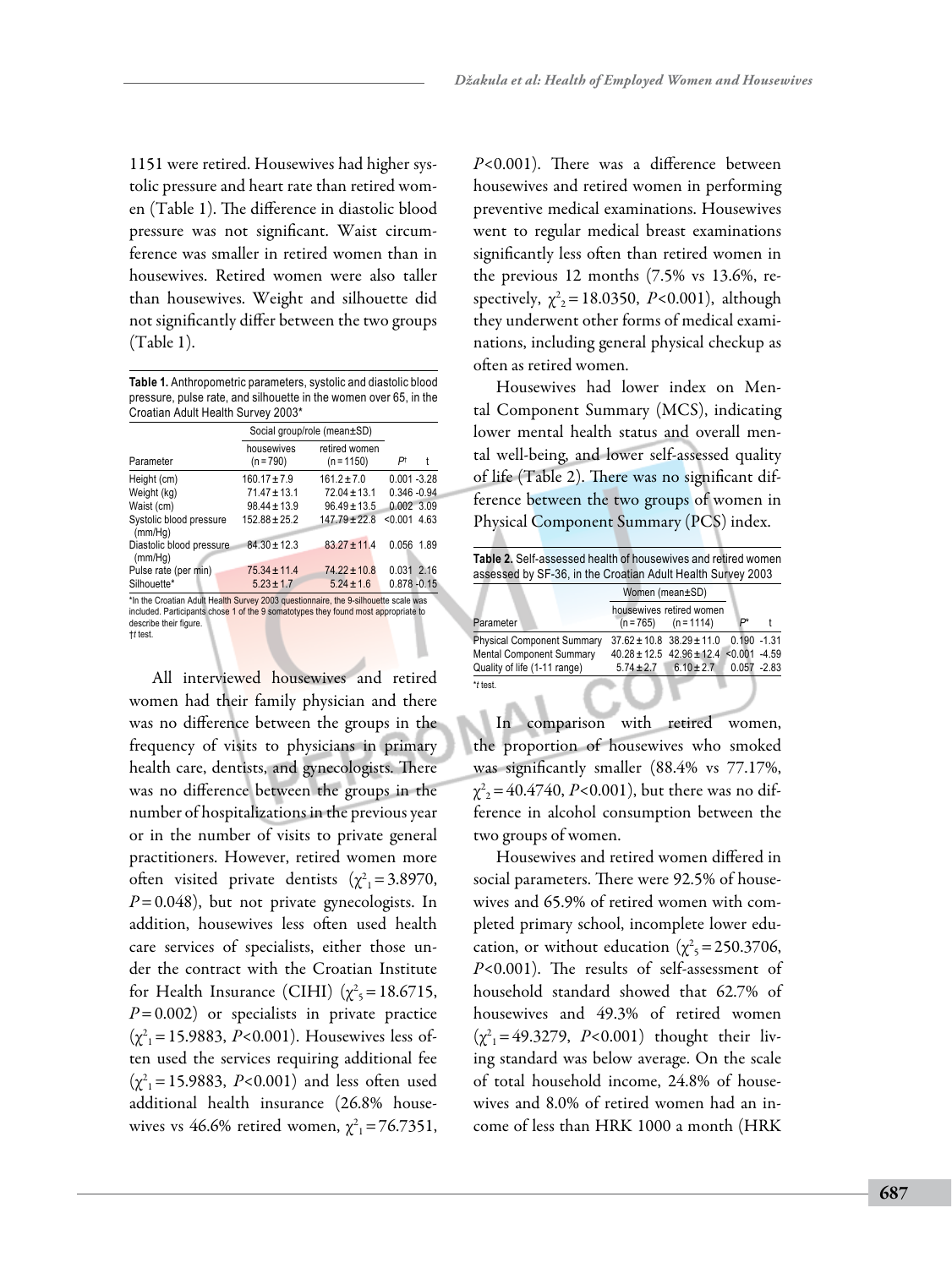$1 = US $0.16$ ), whereas the distribution of income showed that housewives lived, on average, in households that were better off  $(\chi^2_{7} = 124.4875, P<0.001)$ . There were 38.4% of housewives and 49.5% of retired women  $(\chi^2) = 38.7896$ , *P*<0.001) living in a single-person household, 36.5% of housewives and 22.8% of retired women were married, and 59.6% of housewives and 65.1% of retired women were widows  $(\chi^2)^3 = 71.8934$ , *P*<0.001).

#### **Discussion**

The present study confirmed that housewives had higher average systolic blood pressure and waist circumference than retired women. These findings indicate that housewives are at increased risk of cardiovascular disease and related complications. Among 5 main causes of death in Croatian women, 4 belong to the group of cardiovascular diseases, accounting for 50.9% of all causes of death. The only non-cardiovascular cause, in this top five group, is breast cancer, accounting for 3.2% of all causes of death (23) With respect to cardiovascular disease, our results are similar to those reported from Spain and Sweden (6,7). To the best of our knowledge, we could not find information on the health of housewives in post-communist transition countries such as Croatia.

Furthermore, the recorded higher risk of cardiovascular diseases as well as increased blood pressure and waist circumference indicate that housewives generally have a less attentive attitude toward health when compared to employed women. This was confirmed by our results, ie the lower use of public health preventive programs and specialist health care services.

Although there were no differences in the use of services of primary care, there were differences in the use of specialist primary care, indicating the disparity in the quality of applied treatments.

Preventive breast examination was another important indicator of the status of housewives in the health care system. Although breast cancer was highly ranked as a cause of death and morbidity in women (23), our study showed that housewives underwent fewer preventive breast examinations. The reason for this situation might lay in the status and behavior of housewives, but also in attitude of health care services toward housewives as patients. This possibility was confirmed by the study on stereotypes that medical students form about housewives. It was found that students had worse attitude toward housewives than toward other women with the same symptoms (13).

The reasons underlying the differences between housewives and retired women in the use of health care, especially services that need to be paid additionally, could be due to differences in income. However, this reason cannot be easily associated with preventive breast examinations, which are covered in full by CIHI and can be done in primary health care facilities for free.

The explanation for these differences partly lies in self-assessment of health and in overall awareness of own health. Housewives selfassessed their mental health as worse than retired women. Housewives also assessed a worse quality of life. However, there were no differences in self-assessed physical health. This finding is especially important if linked to the differences in self-assessed financial status, according to which 62.6% of housewives and 49.1% of retired women considered their living standard below average. Assessment of the quality of life was in accordance with the finding that on the scale of total household income, 24.4% of housewives and 7.9% of retired women live with less than HRK 1000 (US \$173) a month. Health-related behavior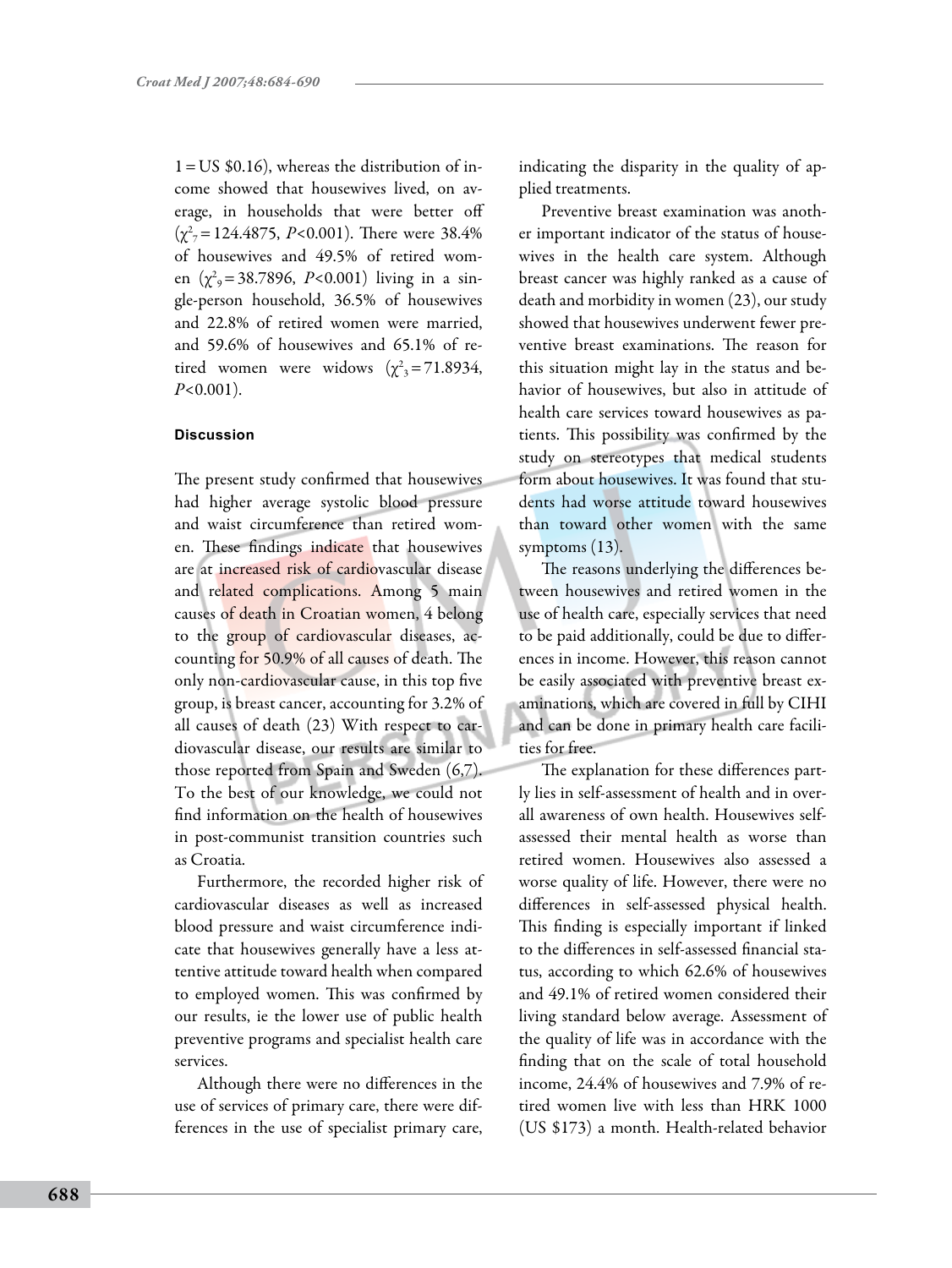can be explained by differences in formal education, since housewives had significantly lower education level.

Overall, housewives had lower education, lived in worse economic conditions, used health care services less, and assessed their quality of life as worse than retired women.

The influence of family on health has been examined in various political and social contexts, such as Poland, Iran, and the UK  $(5,24,25)$ .

The differences we found in health status and use of health care services were in accordance with the results of other studies showing a more difficult position of housewives and the injustice of health care system (2-4).

From public health point of view, the inequalities in the use of preventive medical examinations are especially disturbing, since studies from other countries (Spain, Sweden, and Brazil) found significant differences in the prevalence of preventable diseases (6-8).

Our results showed that within the group of women aged 65 and over, it is possible to recognize subgroups that differ in their subjective and objective health status and use of health care services. The understanding of the causes of these differences is an important scientific and professional challenge for future research. However, the large difference between "objectively" assessed health state and self-assessed needs is especially important for public health interventions. This difference shows the importance of following-up women according to their social role and the necessity to investigate the requirements of the population over 65 years.

There are a few limitations or potential biases of this study. There are some widows who have never been employed, but now have survivor's benefits. Although categories for several types of employment status (employed, unemployed, housewife, entrepreneur, farmer, or unknown) were included in the questionnaire,

sometimes it was not easy to estimate how much women in the rural areas were involved in the regular job on the farm where they live.

The differences between housewives and retired women in Croatia in systolic pressure, waist circumference, use of health care services, and particularly preventive examinations indicate the importance of life roles (employed woman or a housewife) for overall health. The influence of these social roles on health and health-related behavior was presented in this article, but the results indicate the necessity of a more systematic public health approach to the population of women from the perspective of their employment and family status. Such an approach must ensure enough information on particular target groups and investigate the health conditions and behavior, especially the choice of a role.

#### **Acknowledgments**

Authors would like to thank Prof Silvije Vuletić for his help with preparation of this manuscript. The CAHS 2003 survey was funded by the Ministry of Health and Social Services of the Republic of Croatia. Collected data are free to use for scientific analyses and publication. There was no extra funding for this study.

#### **References**

- 1 Macran S, Clarke L, Joshi H. Women's health: dimensions and differentials. Soc Sci Med. 1996;42:1203-16. [Medline:8733191](http://www.ncbi.nlm.nih.gov/sites/entrez?cmd=Retrieve&db=PubMed&list_uids=8733191&dopt=Abstrac)
- 2 Arber S, Lahelma E. Inequalities in women's and men's ill-health: Britain and Finland compared. Soc Sci Med. 1993;37:1055-68. [Medline:8235738](http://www.ncbi.nlm.nih.gov/sites/entrez?cmd=Retrieve&db=PubMed&list_uids=8235738&dopt=Abstrac)
- 3 Arber S, Ginn J. Gender and inequalities in health in later life. Soc Sci Med. 1993;36:33-46. [Medline:8424182](http://www.ncbi.nlm.nih.gov/sites/entrez?cmd=Retrieve&db=PubMed&list_uids=8424182&dopt=Abstrac)
- 4 Denton M, Prus S, Walters V. Gender differences in health: a Canadian study of the psychosocial, structural and behavioural determinants of health. Soc Sci Med. 2004;58:2585-600. [Medline:15081207](http://www.ncbi.nlm.nih.gov/sites/entrez?cmd=Retrieve&db=PubMed&list_uids=15081207&dopt=Abstrac)
- 5 Szaflarski M. Gender, self-reported health, and health-related lifestyles in Poland. Health Care Women Int. 2001;22:207- 27[. Medline:11814069](http://www.ncbi.nlm.nih.gov/sites/entrez?cmd=Retrieve&db=PubMed&list_uids=11814069&dopt=Abstrac)
- 6 Martínez-Ros MT, Tormo MJ, Navarro C, Chirlaque MD, Pérez-Flores D. Extremely high prevalence of overweight and obesity in Murcia, a Mediterranean region in south-east Spain. Int J Obes Relat Metab Disord. 2001;25:1372-80. [Medline:11571602](http://www.ncbi.nlm.nih.gov/sites/entrez?cmd=Retrieve&db=PubMed&list_uids=11571602&dopt=Abstrac)
- 7 Wamala SP, Lynch J, Kaplan GA. Women's exposure to early and later life socioeconomic disadvantage and coronary heart disease risk: the Stockholm Female Coronary Risk Study. Int J Epidemiol. 2001;30:275-84[. Medline:11369727](http://www.ncbi.nlm.nih.gov/sites/entrez?cmd=Retrieve&db=PubMed&list_uids=11369727&dopt=Abstrac)